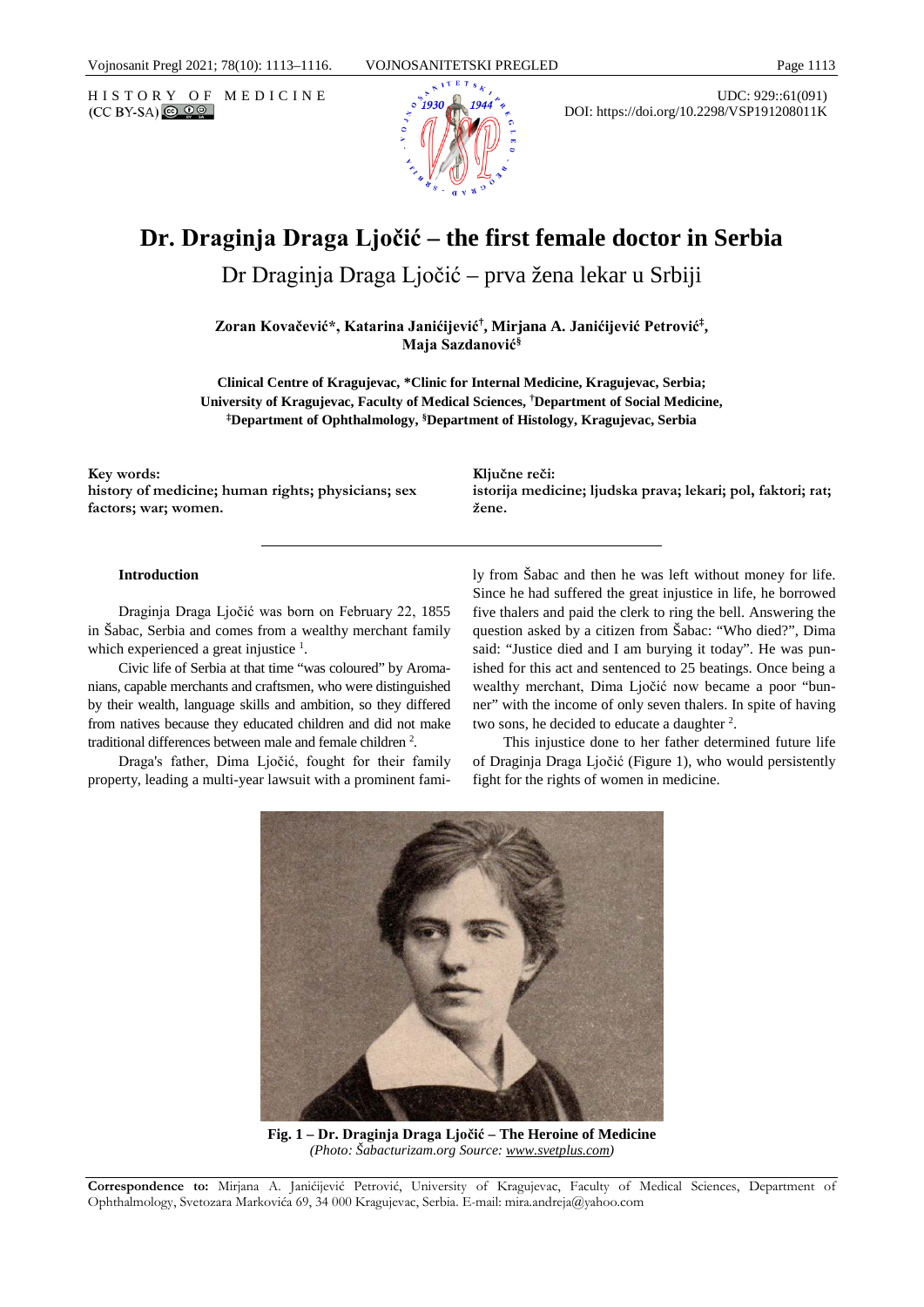#### **Life, education, careers**

Draga finished elementary school in her hometown. Her teacher, Persida Pinterović, recognized her as a gifted person, and enabled Draga to live with her in Belgrade, where Draga finished "Great school". She had no doubts about the choice of the University. The only choice was "The University of Zurich", since it was the only place in Europe in 1860s where girls were able to study. As an ambitious and hard-working woman, she was successfully studying, constantly struggling with severe shortages. Her brothers helped her occasionally, and since 1874 she had been using the scholarship of forty dinars per month, which the merchant Jevrem Pantić provided for good students in Šabac. Her diary revealed that later, she returned the money which had been borrowed during the studies  $3$ .

In June, 1876, because of her strong patriotic feelings, she interrupted the studies and as medical assistance joined the Serbian-Turkish war in which she got the rank of medical lieutenant. She was dedicatedly treating the wounded at the Military Academy and at Hospital in Svilajnac. She took part in the battle of  $\text{Sumatovac}^3$ .

After the truce was declared in 1877, Draga returned to Zurich, continued the studies and by the end of 1878 successfully graduated. She wrote a final paperwork, i.e. a doctoral dissertation entitled "Contribution to the operational therapy of uterus fibromyoma" at the University of Zurich, which was published the same year in Zurich  $3$ , as shown in Figure 2.



**fibromyoma", The University of Zurich, 1878.**  *([www.srpskilegat.rs](https://www.google.com/url?sa=t&rct=j&q=&esrc=s&source=web&cd=6&cad=rja&uact=8&ved=2ahUKEwiOg_u9n6bmAhUqlosKHZv-D_8QFjAFegQIBRAG&url=http%3A%2F%2Fwww.srpskilegat.rs%2Fdraga-ljocic-prva-zena-lekar-u-srbiji%2F%3Fpismo%3Dlat&usg=AOvVaw0VqpioHjoXddPUqINJHhPt)*, *riznicasrpska.net)*

At the age of only twenty-four she became a doctor of medicine, surgery, obstetrics and eye diseases, and later she opened a private consulting-room as a "doctor of medicine, obstetrics and eye diseases". At that time, she was the first woman doctor in Serbia. Just then, her continuous and excellent fight for the equal rights of men and women in medicine began 3 .

On February 26, 1879, Draga Ljočić required a permission from the Ministry to work as a doctor of medicine but got rejected, despite the fact that at that time there were only 79 doctors in Serbia, mostly foreigners. Because of the intermise of Dr. Vladan Djordjević, the Chief of Health Department, amenable minister assented. It was decided that Draga Ljočić should pass the civil service examination. If she showed enough knowledge, medical practice would be allowed to her. The Committee gathered was made up of Doctor Vladan Djordjević (envoy of Duchess Natalia), and Doctors Mladen Janković, and Djordje Klinkovski. Dr. Draga Ljočić was asked theoretical and practical questions in anatomy, physiology, prescribing of medicaments, gynecology, obstetrics and internal medicines. Some of the questions were: "What are you going to do in a crossbirth, when one arm of the baby fell out?", "What opiates do you know?" What are the poisons that people are most often poisoned by, and what are the antidotes?" The Commission went into detail to find a single mistake. She successfully answered all the questions.

According to the conducted protocol, the exam was held on April 6, 1879 in the City and District Belgrade Hospital. Having passed the exam and showed that she obtained the necessary medical knowledge completely the same as male doctors, she got the right to start private medical practice, but not the opportunity to work in the civil service, on the grounds that women did not serve the army<sup>4</sup>.

At that time higher education of female children was not usual and desired. Nevertheless, Draga Ljočić refused to live in accordance with the rigid principles of the "Balkan time", rejecting dogmas and prejudices of the surroundings. She acquired the highest education and deservingly became the first woman doctor – a Serbian and Yugoslav the Heroine of Medicine <sup>5</sup> .

When she later became a member of the Serbian Medical Society, due to serious health problems, she went to the sanatorium in Crimea, near Yalta, where she was being treated for a while. Only on July 6, 1882, the new minister Milutin Garasanin appointed her at the position of a medical assistant in the General State Hospital, the largest acknowledged treatment centre in Serbia at that time. Almost the entire 1883 was the turning point in the private life of Dr. Draga Ljočić. She married Mr. Raša Milošević, one of the founders of the People's Radical Party, thus breaking another prejudice of her time by keeping her maiden name. Shortly after getting married, she got a daughter. After that, the hardest days of her life followed. Raša Milošević was politically sentenced to six years in prison, while Draga stayed alone with the baby, burdened with many worries and troubles. Working very hard in medical practice in many different ways, she tried to pro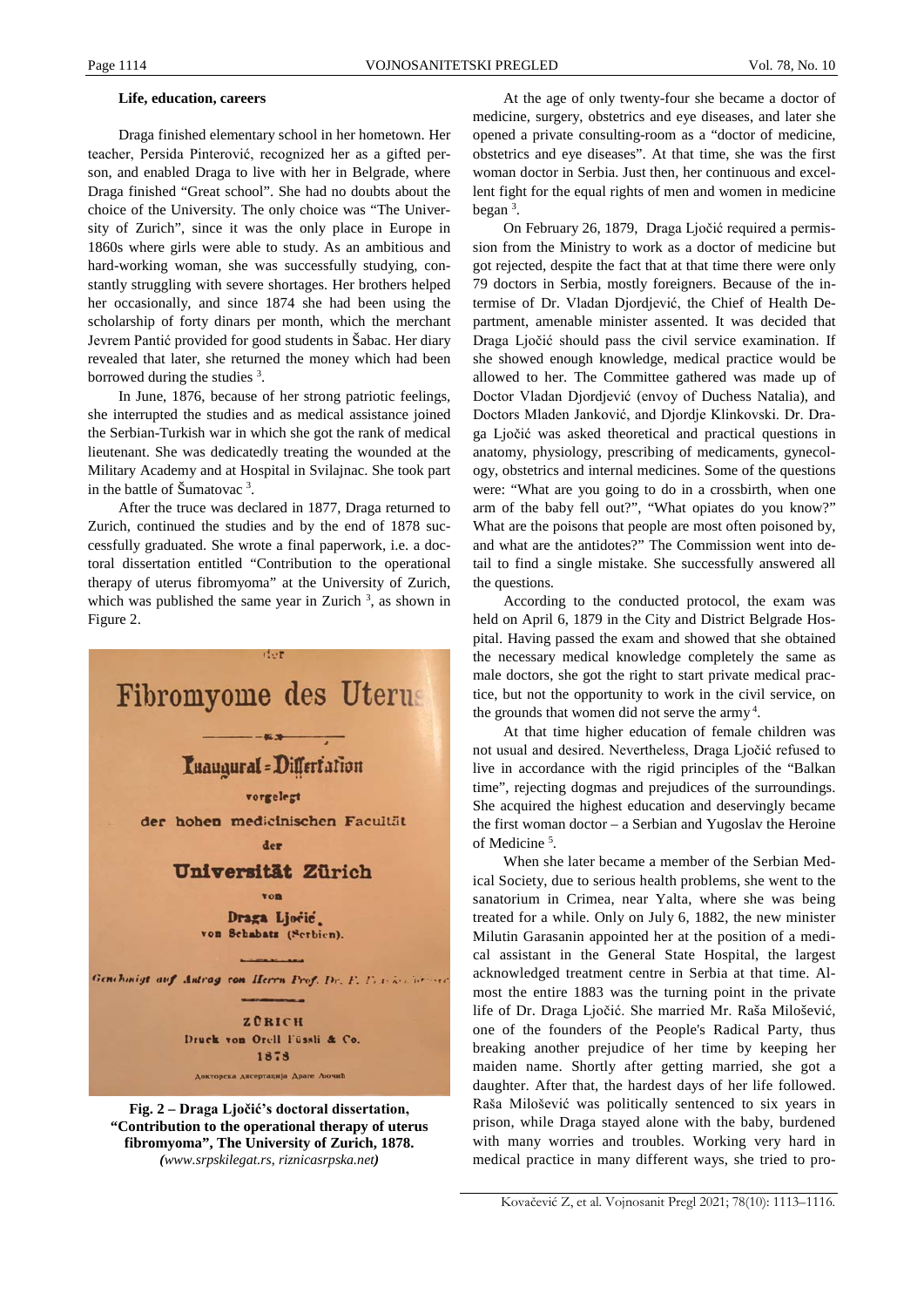vide material existence for her family, enduring difficult days of Raša's imprisonment with dignity  $2$ .

During 1885, while the Serbo-Bulgarian war was going on, the discrimination against women doctors was decreasing. Dr. Draga was working then as the only doctor in three Belgrade hospitals: General State Hospital, the Infectious Disease Hospital and the Hospital for the Wounded, located in the Great School in Belgrade, headed by Professor Josif Pančić<sup>5</sup>.

The war defeat on Slivnitsa led to the change of the political climate in Serbia, and convicted radicals were pardoned and released. Draga's husband returned to the family home on January 1, 1886. At the end of the same year, they got another daughter. Dr. Draga and Mr. Raša Milošević had four daughters – Radmila, Spomena, Zora and Olga<sup>2,5</sup>.

#### **The fight for equal rights with men**

In December, 1886, the minister promoted Dr. Draga to an assistant doctor, but her rights were still not the same as the rights of her colleagues. She was affected by this injustice and discrimination, so she addressed to the minister demanding equal rights with men in the service. She suffered another humiliation afterwards, for she was required to show her transcript of records and diploma, which normally was not the custom in any doctors' promotion. She was asked to show the graduation exam certificate, which was impossible to enclose, because at that time, when Dr. Draga finished Higher School for women, graduation exam did not even exist in Serbia. The requested opinion of the Chief of Health Department about Dr. Draga's request was negative. Even the complaint to King Milan or to the State Council did not help to overcome the injustice. As a response to her request she was fired 2, 6. The dismissal did not harm her reputation because patients had recognized a good person and a good doctor inside her long time before that. She continued private practice and part-time work in the Department of Monopoly. During 1904, she founded the "mother organization" with Sara Karamarković in order to reduce infant mortality and to take care of abandoned children. Thanks to her perseverance and dedication, the organization moved into a building in Studentska Street in Belgrade, where "Home for the foundlings" was later opened. Without any material compensation, Dr. Draga was treating students of vocational schools. To earn money, she worked in the factory of tobacco and matches for more than thirty years. Her diary entries disclose that among these workers she was the favourite and they called her "our mother" 6 . Dr. Draga was the first president of the Society of Belgrade Women Doctors which was established in 1919/1920 and which was very active in raising funds for the construction of the first hospital for women and children; it was planned that only female doctors would work in that hospital. The Scottish Women's Society provided assistance, but the construction of this hospital was slow, because the resources were financially low. Afterwards, the hospital was named Dr. Elsie Inglis – Memorial Hospital, in honour of the brave doctors of the Scottish Mission<sup>6</sup>.

Her zealous efforts to monitor trends and the developments of European medicine and to implant them into Serbian medicine were clearly visible. She translated the book "Raising small children" from the Russian language which was dedicated to mothers, because bringing up children depends on their knowledge, as even society and nations do. Dr. Draga was interested in developments in gynecology and obstetrics, so she translate an article from the French medical journals in the journal "Serbian Archives of Medicine" in 1885.

Dr. Draga was 57 years old and of poor health when Balkan wars broke out. Nevertheless, without sparing herself, she worked day and night at the clinic for the public and the poor, as well as in the hospital of Belgrade benefactor Nikola Spasić. In the diary she kept, she clearly expressed her eternal disagreement with the current views on the status and fostering of women doctors. She struggled with the Balkan non-understanding of women and women doctors in the society all her life. She participated in the creation of the Women Medical Society after the World War I and in the establishment of the Women Hospital on Dedinje. When the World War I began, her family retreated to Nis, where she unselfishly continued working at hospital. As the war progressed, her husband Raša and daughter Radmila crossed Albania, went on Corfu, and then on the Salonica front. Dr. Draga with three daughters went from Niš to Thessaloniki, then to Athens, and from there via Rome and Nice they arrived in Lausanne. Throughout the war, she was engaged in humanitarian work, organizing sending packages to our prisoners in German and Hungarian camps <sup>1</sup>. For the sacrifice and courage in offering health care to soldiers and civilians in Serbian liberation wars during 1876−1878 and 1912−1918, Dr. Draga Ljočić was awarded with the Order of St. Sava, 4th class in 1904, and the Gold Medal for Diligent Service in 1913<sup>7</sup>.

In her diary, Dr. Draga often wrote that the colleagues rarely respected her in terms of professional work. Through her continuous and diligent work, she was trying to show that the expertise and knowledge had nothing to do with gender differences (she was called a feminist, through political struggle for the emancipation of women)<sup>8</sup>.

After the Balkan Wars and the First World War, she returned to Serbia and only then she got her title a "real doctor". At the end of 1924 she was retired <sup>9</sup>.

A few words about the Diary − it consists of three parts: the description of life in Belgrade and two travel books, one about going to Šabac and Bosanska Gradiška, and the other about the travel to Crimea. The diary of Dr. Draga is clearly understandable and it is a valuable source of information for making the whole picture of the life of this remarkable woman, as she speaks about herself, her world and her time 10.

Why do we mention her today? You will certainly conclude that this is from justifiable, essential and humane reasons for the overall and better medical being of today. Much earlier unjustly neglected and not always professionally respected, Dr. Draga Ljočić succeeded in fighting for her personal rights, but a much greater significance of her historical